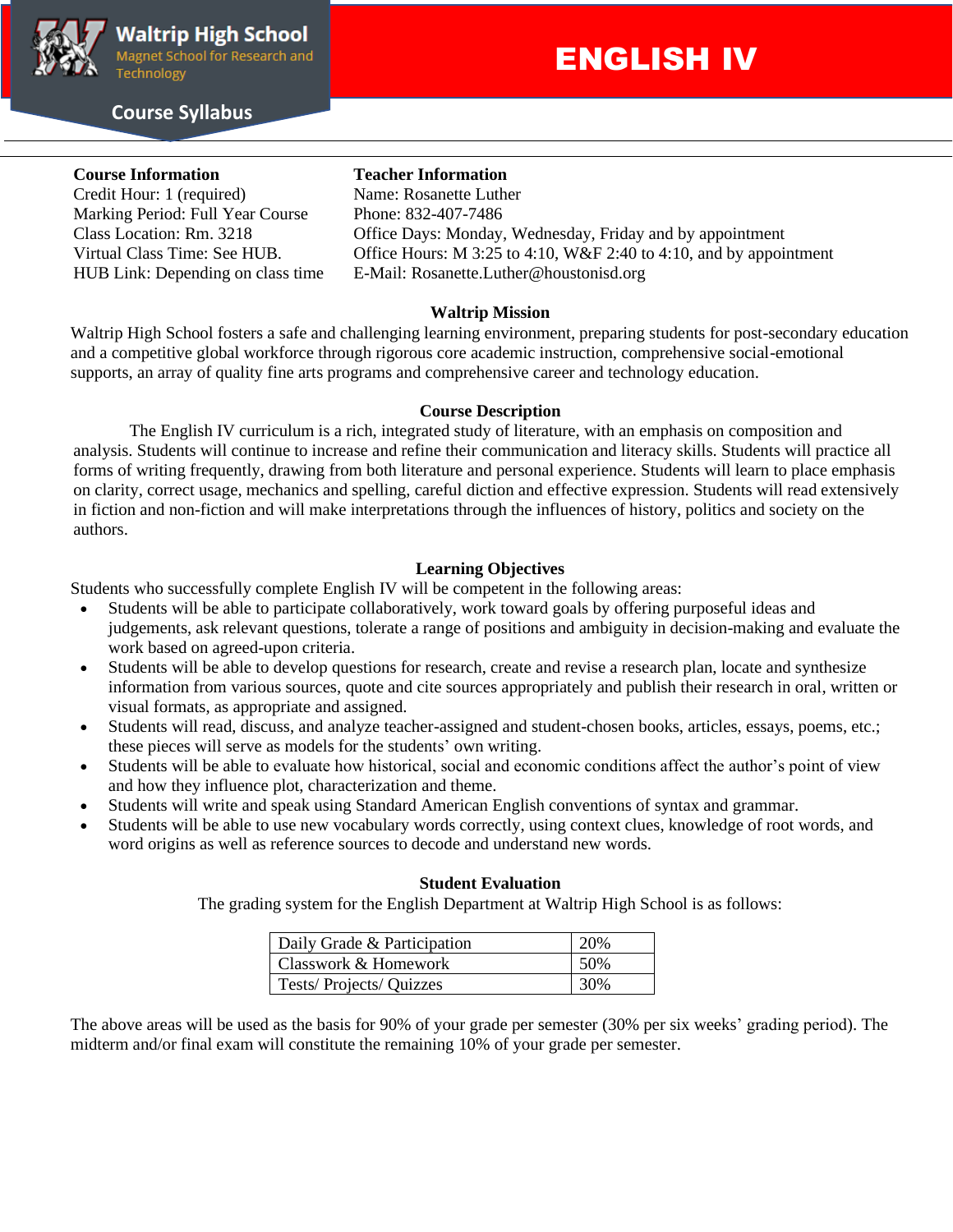#### **Attendance**

In these days of remote learning, students should be aware that daily contact with the teacher is tied to attendance. Students who do not complete the daily assignment will also be counted absent for the day. Therefore, students must make every effort to sign on to the HUB and complete daily assignments. Longer assignments will be accepted according to the teacher's assigned due date and his or her requirements. Students should remember that assignments that are not turned in on time may receive a failing grade which will be recorded until the completed assignment is turned in and graded.

If the student is absent, he or she is required to make up the missed learning. During these days of remote instruction, students will be able to find recorded assignments on-line and must view and complete the assignment as soon as able. Students must inform the teacher as soon as possible of any technological or other delay as soon as it is discovered and must notify the appropriate person for assistance as needed, and as mentioned above. In-person attendance, when it begins, will be required as usual.

#### **Class Requirements**

This year is beginning in a most unusual way; however, students must make a point to attend to the assignments through synchronous classes (online with the teacher) or asynchronous lessons (recorded lessons available online). Of course, when classes resume in person, regular, in-person attendance will be expected for student success.

Students should make a point to be prepared for learning. This means students must have the tools necessary for learning, such as their computer, hot spot or other internet connection, writing implements and paper, if required, and reading materials required. Students must take responsibility for supplying these items for classes but must also be responsible for notifying the appropriate person for help when any of these items are missing. Students are encouraged to ask for help from a parent or guardian, teacher, counselor, or other school assistant, such as the information technologist or nurse. Failure to do so will result in wasted class time, slower learning and possible disciplinary action.

#### **Methodology**

A combination of lecture, class discussion, presentations, videos, cooperative learning, and problem-based learning will be used in this course. Grades will be determined by the satisfactory and timely completion of assignments. The grade for each assignment will based on the rubric or other criteria for each assignment. Below is an overview of the year's topics and assignments for this course. The teacher has discretion to make changes as needed.

| <b>Unit/Topic</b>                                                                                     | <b>Essential Question</b>                                                                                                                                   | <b>Course Activities</b>                                                                                          | Assessments/<br><b>Assignments</b>                                              | <b>Time-frame</b>      |
|-------------------------------------------------------------------------------------------------------|-------------------------------------------------------------------------------------------------------------------------------------------------------------|-------------------------------------------------------------------------------------------------------------------|---------------------------------------------------------------------------------|------------------------|
| <b>Introduction</b>                                                                                   | What do I know and<br>what do I need to know<br>in order to analyze and<br>evaluate media and<br>communicate effectively<br>in oral and written<br>formats? | Participate in welcoming<br>activities and complete<br>diagnostic assignments                                     | Diagnostic assessments                                                          | September              |
| <b>I. Literary Non-</b><br>Fiction, Poetry,<br><b>College Essay</b>                                   | How are people affected<br>by history and their<br>surroundings?                                                                                            | Read, interpret, analyze,<br>and summarize short<br>pieces of fiction,<br>nonfiction, and poetry                  | Written and oral<br>responses, tests, and<br>projects                           | Sept. to<br>Oct. 16    |
| II. Classical &<br><b>Contemporary</b><br><b>Short Stories,</b><br>Multi-Media<br><b>Presentation</b> | How does my<br>environment foster my<br>creativity?                                                                                                         | Read, interpret, analyze,<br>and summarize short<br>pieces of fiction, a<br>novella, nonfiction,<br>and/or poetry | Written and oral<br>responses, essays, tests,<br>projects, and/or a<br>webquest | Oct. $19$ to<br>Dec. 4 |